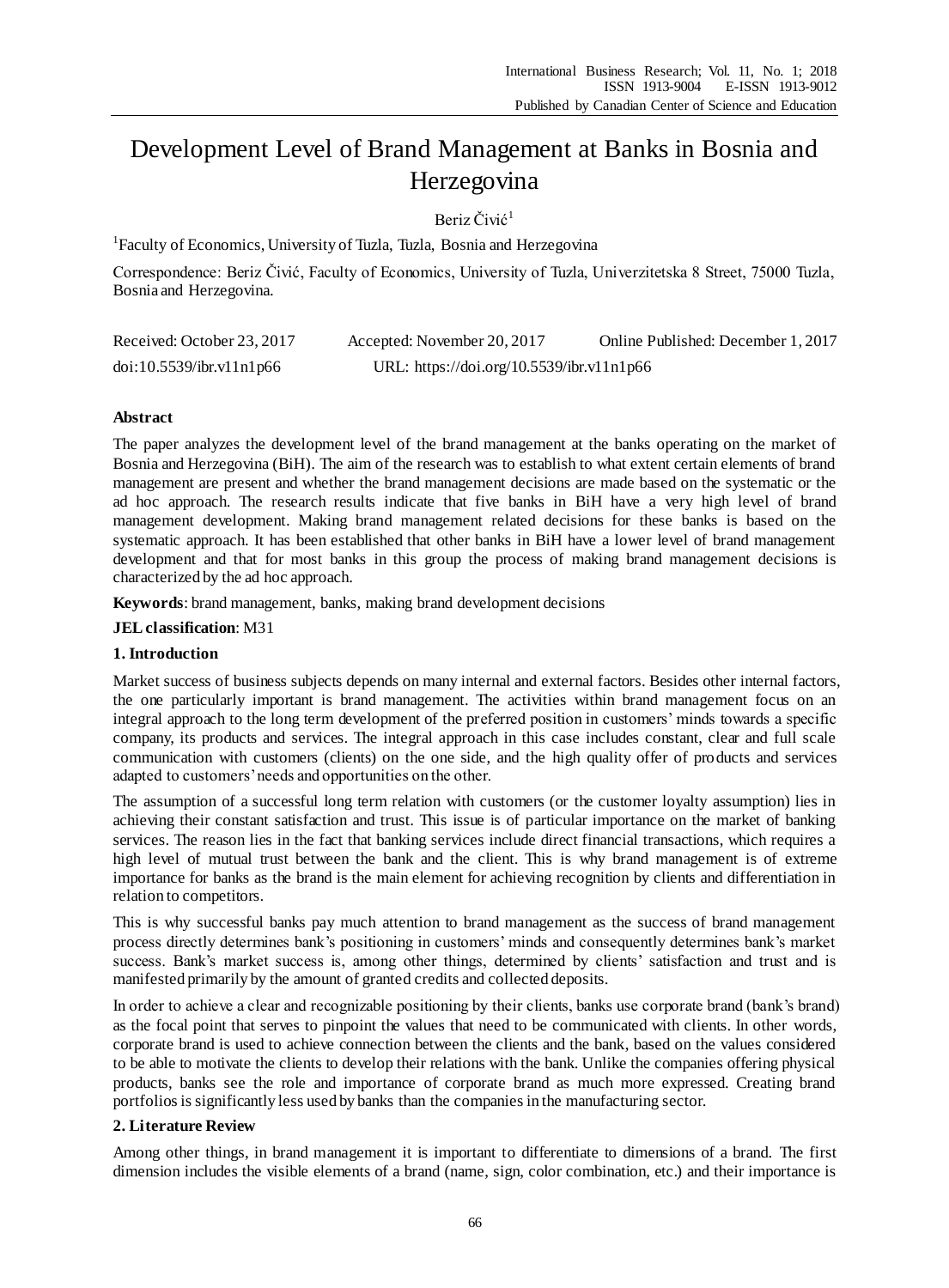related to achieving visual recognition by customers or visual differentiation from the competitors. This group of elements makes the visual identity of a brand. The other dimension of a brand includes the invisible elements of a brand which are the values associated to the given brand (for example tradition, quality, innovativeness, reliability, trust, etc.). The importance of this dimension of a brand is related to the efforts to use the presented (promoted) values in order to develop the psychological relationship with the clients thus taking the desired position in customers' minds, which is important for achieving clients' affinity to brand owner (its services) when deciding on purchase. This group of elements makes the image of a brand.

Keller specifies a series of elements which make brand important to the company and customers/clients (Keller, 2003): a) brand for the company means: the means of identification for easier using and tracking a product, the means of legal protection of unique characteristics of offer, indicator of the quality level for customers, means of adding unique associations to a product, the source of competitive advantage, source of financial income; b) brand for customers means: identification of product's origin, ability to define manufacturer's responsibility, risk reduction, reduced costs of searching for a product, promise, quality assurance by manufacturer, symbolic means, quality sign.

Brand is created when marketing efforts add value to the product when comparing it to other products with similar characteristics. By creating a brand, company makes its offer different from that of the competitors. All brands, including the good ones as well as the bad ones, created from customers' experience (Šapić, 2007). The importance of brand is supported by the results obtained by the German consulting company *BBDO Consulting*. In order to show the influence of brands on stock price, they compared the effect on the financial market of 23 out of 30 companies listed on the Frankfurt stock exchange. A huge difference in stock prices that emerged emphasized the general importance of brands. The companies with strong brands had a much faster recovery than those with the weaker brands after the stock market "collapsed" following the 9/11 attack in New York in 2001. Strong brands provide companies with higher return on invested capital (Kotler & Ferč, 2007).

Brand is one of the possible ways to reduce the risks for customers to an acceptable level. What is especially important is personal experience with the brand, experience of other people and the general perception of the brand by the referential group. Brand certainly means easier decision making while purchasing (Vranešević, 2007). Brand management is a set of activities related to launching the brand on the market and managing the brand during its life cycle. It is a strategic issue, with the aim of creating and increasing the value of the brand for both, customers and the company (Veljković, 2010). The activities of the managers working on the development of bank's brand focus on: a) identifying the features of the services important to clients, and b) connecting the features with the brand in order to motivate the clients to accord their trust to them by choosing their bank for using financial services. It is important for the bank to carry out its operations within brand management in the way different from its competitors so as to create the messages that would enable their clients to make clear and relevant arguments when making the decision on which bank to choose. The final decision on the fate of every brand, including those of banks, is made by the clients, through their decision on using banking services. A clear signal that brand managers are on track towards creating a successful brand is achieving client loyalty.

As Leslie de Chernatony claims, the task of ensuring an integrated branding strategy is one that necessitates working with many people across numerous functional specialism's and throughout many levels of seniority. By adopting a planned approach, everyone is more likely to understand the brand objectives and the role they need to play in supporting the brand. The process of building and sustaining brands includes: brand vision, organizational culture, brand objectives, audit brand sphere, brand essence, internal implementation, brand resourcing and brand evaluation (de Chernatony, 2006).

Brand management covers a series of mutually connected stages that need to be planned with quality and implemented efficiently. Brand management must not be an ad hoc activity as it is a strategic issue for every company. There are more approaches to the systematization of stages integral to brand management process. The literature most often cites the process of creating and improving brand values given by Scott M. Davis in his works: *Brand Asset Management-Driving Profitable Growth Through Your Brands* and *Brand Asset Management: How businesses can profit from the power of brand*. Davis claims that the process of creating and developing a brand should consist of 11 steps grouped into four stages (Davis, 2002):

- Stage 1 Developing a Brand Vision
	- Step 1; Define the strategic and financial goals and objectives that your brand should help achieve
- Stage 2 Determining Your Brand Picture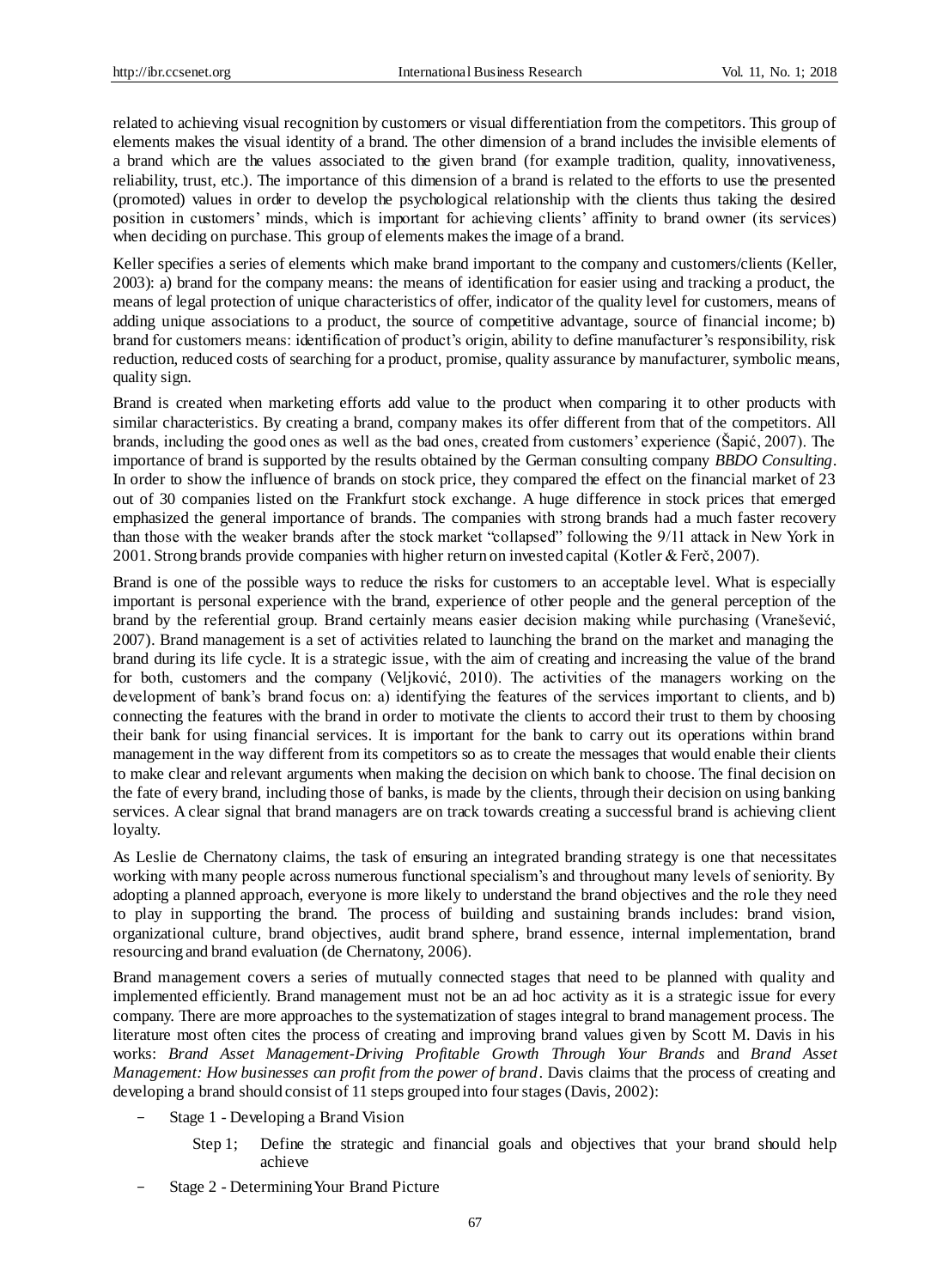- Step 2; Determining your brand's image
- Step 3; Creating your brand's contract
- Step 4; Crafting a brand-based customer model
- Stage 3 Developing a Brand Asset Management Strategy
	- Step 5; Positioning your brand for success
	- Step 6; Extending your brand
	- Step 7; Communicating your brand's position
	- Step 8; Leveraging your brand to maximize channel influence
	- Step 9; Pricing your brand at a premium
- Stage 4 Supporting a Brand Asset Management Culture
	- Step 10; Measuring your return on brand investment
	- Step 11; Establishing a brand-based culture.

This process of creating and developing brand is widely accepted in the scientific circles and that is why this approach is used in the empirical research into the development of brand management for the banks in BiH.

#### **3. Research Methodology**

*The aims of the research are to establish*:

- a) The presence of certain elements of brand management at the banks in BiH;
- b) Whether the decisions related to brand development are made based on the systematic or ad hoc approach.

### *Research hypotheses*:

**Hypothesis 1.** There is no high level of development of brand management process for most banks in BiH;

**Hypothesis 2.** For most banks in BiH the decisions related to brand management are made based on the ad hoc approach.

*Data collection*: The data presented in the following part of the paper are the result of the primary research. The data were collected from the banks in BiH. According to the data of the Central Bank of BiH (http://cbbh.ba/Content/Read/7), there are twenty banks currently operating on the market of BiH<sup>1</sup>. Some banks, due to the specific legal environment, have two legally separated business entities on the market of BiH but their business policies on the market of BiH are integrated and that is why such banks are treated as one entity or one subject. All the banks were invited to participate in the research. Eighteen banks filled in the questionnaire and two banks did not want that. The data were collected by means of a survey (technique of written structural survey, the form of data collection is the web questionnaire). The questionnaire was filled in by general managers (president of the management board) in the banks. The data were collected in February 2017.

## **4. Result Analysis and Discussion**

<u>.</u>

The paper observed four variables related to brand management: a) presence of formal procedures for making decisions related to brand management (used to establish whether the banks use the systemic or the ad hoc approach to making decisions on the brand), b) stages in the process of creating and improving certain elements of the brand, c) sources of data for making decisions related to the development of the brand, and d) characteristics of the approach to brand management.

#### *4.1 Presence of the Systemic Approach to Brand Management for the Banks in BiH*

What is extremely important for market success is to base the creation and development of brand on the systemic approach. This includes the existence of a clear and full scale plan of actions in the case when certain elements of the brand are changed or when new brand related elements are created. The research results indicate that 8 banks (44%) have the document with the formal procedures that a) regulate the order of the steps and the content

<sup>1</sup>That are: 1. Addiko Bank, 2. ASA Banka, 3. Bor Banka, 4. Bosna Bank International, 5. Intesa Sanpaolo Banka, 6. Komercijalna banka (Commercial Bank), 7. Komercijalno-investiciona banka (Commercial Investment Bank), 8. MF banka, 9. NLB Banka, 10. Nova banka, 11. Pavlović International Bank, 12. ProCredit Bank, 13. Raiffeisen Bank, 14. Razvojna banka F BiH (Development Bank of BiH Federation), 15. Sberbank BH, 16. Sparkasse Bank, 17. UniCredit Bank, 18. Union banka, 19. Vakufska banka, and 20. ZiraatBank BH.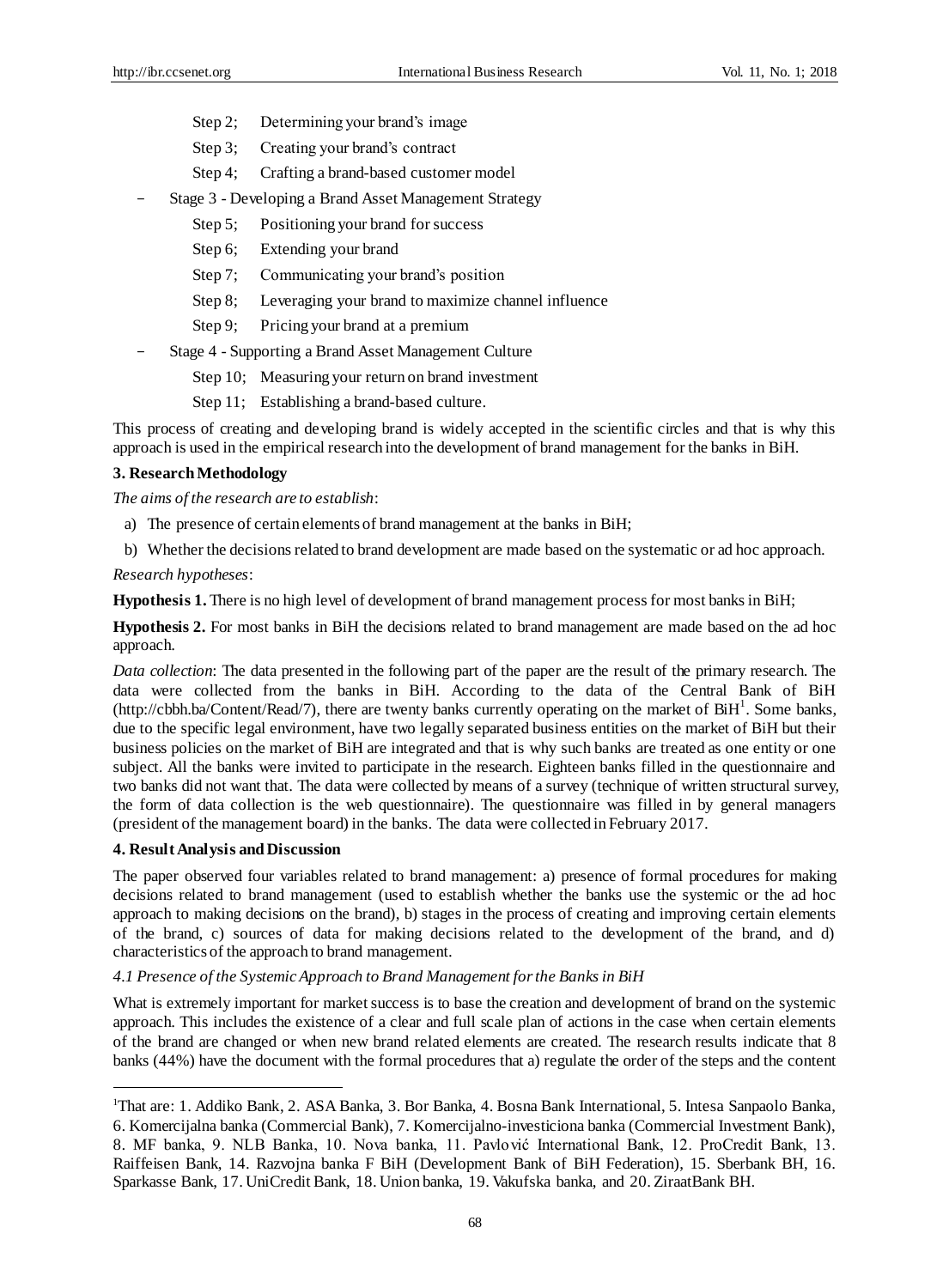of the activities undertaken when decisions are made related to bank's brand, and b) specify the organizational units in charge of performing the given activities within the brand management process (Figure 1).



Figure 1. Systemic vs. ad hoc approach in brand management for the banks in BiH (Author's research)

Ten banks (56%) do not have the regulations for making decision related to brand management. The brand management process at these banks is characterized by the ad hoc approach according to which the solutions related to brand management are defined on a case-by-case basis.

# *4.2 The Content of the Brand Management Process for the Banks in BiH*

The research was aimed at establishing the extent to which brand management for the banks operating on the market of BiH is implemented by the process defined by Davis (2002), which includes four stages and 11 steps (as explained in the previous section). The research results are given in Table 1. Most of the banks (78%) practice the promotional activities related to communicating the brand's position (step 7). The next most registered group of activities (present for 67% of the subjects) is related to determining the brand's image (step 2), followed by the activities Davis grouped as steps 1 and 5, registered for 61% of the subjects.

| <b>Stages</b>                   | <b>Steps</b>                                                 | No       | Yes      |           |
|---------------------------------|--------------------------------------------------------------|----------|----------|-----------|
|                                 |                                                              |          |          |           |
| Stage 1                         | Step $1$ ;                                                   | 7        | 11       | 18        |
| Developing<br><b>Brand</b><br>a | Define the strategic and financial goals and objectives that | (39%)    | $(61\%)$ | $(100\%)$ |
| Vision                          | your brand should help achieve                               |          |          |           |
| Stage 2                         | Step 2;                                                      | 6        | 12       | 18        |
| Determining Your Brand          | Determining your brand's image                               | (33%)    | (67%)    | $(100\%)$ |
| Picture                         | Step $3$ ;                                                   | 10       | 8        | 18        |
|                                 | Creating your brand's contract                               | (56%)    | (44%)    | $(100\%)$ |
|                                 | Step 4;                                                      | 10       | 8        | 18        |
|                                 | Crafting a brand-based customer model                        | (56%)    | (44%)    | $(100\%)$ |
| Stage 3                         | Step $5$ ;                                                   | 7        | 11       | 18        |
| Developing a Brand Asset        | Positioning your brand for success                           |          | $(61\%)$ | $(100\%)$ |
| <b>Management Strategy</b>      | Step 6;                                                      | 10       | 8        | 18        |
|                                 | Extending your brand                                         | $(56\%)$ | (44%)    | $(100\%)$ |
|                                 | Step $7$ ;                                                   | 4        | 14       | 18        |
|                                 | Communicating your brand's position                          | (22%)    | (78%)    | $(100\%)$ |
|                                 | Step $8$ ;                                                   | 11       | 7        | 18        |
|                                 | Leveraging your brand to maximize channel influence          | $(61\%)$ | (39%)    | $(100\%)$ |
|                                 | Step $9$ :                                                   | 12       | 6        | 18        |
|                                 | Pricing your brand at a premium                              | (67%)    | (33%)    | $(100\%)$ |
| Stage 4                         | Step $10$ ;                                                  | 13       | 5        | 18        |
| Supporting a Brand Asset        | Measuring your return on brand investment                    | (72%)    | (28%)    | $(100\%)$ |
| Management Culture              | Step $11$ ;                                                  | 13       | 5        | 18        |
|                                 | Establishing a brand-based culture                           | (72%)    | (28%)    | $(100\%)$ |

Table 1. Presence of individual steps in the brand management process for the banks in BiH

Source: Author's research

The least registered activities are those related to measuring company's return on brand investment and establishing a brand-based culture (steps 10 and 11). These two groups of activities are present at only five banks surveyed (28%). It is significant that the five banks where these two groups of activities were registered (steps 10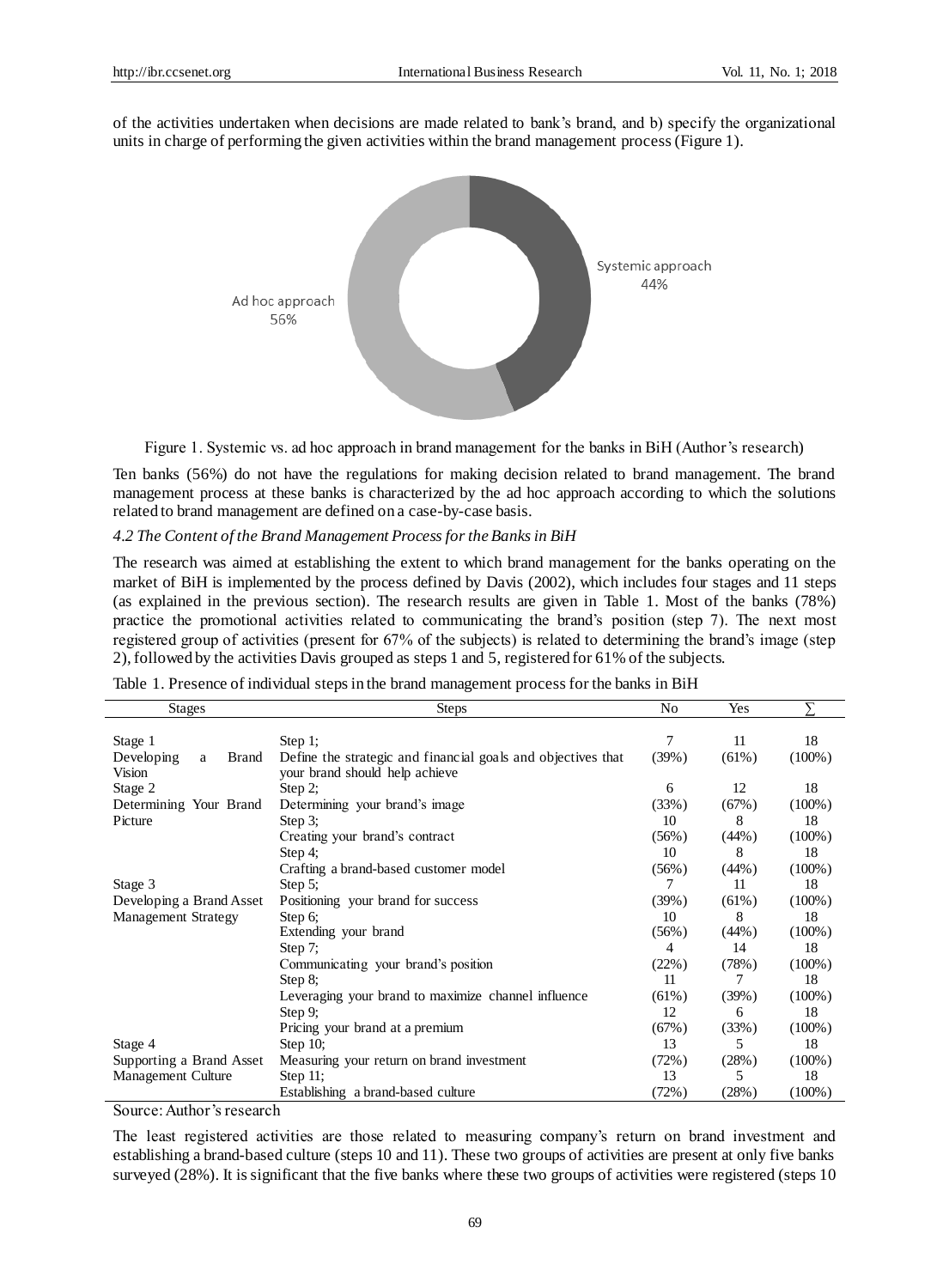and 11) belong to the group of top six banks on the market of BiH (measured by the amount of credit portfolio).

This can be one of the indicators of the importance of the full scale approach to brand management. These five banks are in the group of banks that implement nine to eleven steps in the tested Davis model in their brand management process. In order to assess the development of the brand management process for the banks surveyed, the model consisting of two criteria shall be adopted: a) presence of the systematic or the ad hoc approach to making brand management related decisions, and b) the number of steps as described in the Davis model that are present in the brand management process. The model is illustrated in Table 2.

Table 2. Applied model of assessment of the development of the brand management process for the banks in BiH

| Criterion 1<br>(systematic or ad hoc<br>approach to making brand<br>management related<br><i>decisions</i> ) | Criterion 2<br>(number of steps in brand<br>management, as described in<br>the Davis model) | Assessment of the development of the brand<br>management process |
|--------------------------------------------------------------------------------------------------------------|---------------------------------------------------------------------------------------------|------------------------------------------------------------------|
| Systematic approach                                                                                          | $0 - 4$                                                                                     | level 2 - very low level of development                          |
|                                                                                                              | $5-8$                                                                                       | level 4 - medium/average level of development                    |
|                                                                                                              | $9 - 11$                                                                                    | level 6 - very high level of development                         |
| Ad hoc approach                                                                                              | $0 - 4$                                                                                     | level 1 - there is no process of brand management                |
|                                                                                                              | $5-8$                                                                                       | level 3 - low level of development                               |
|                                                                                                              | $9 - 11$                                                                                    | level 5 - high level of development                              |

The structure of the banks surveyed, according to the given model of the assessment of the development of the brand management process, is given in Table 3.

|  |  |  | Table 3. Structure of the BiH banks surveyed, by the development of the brand management process |  |
|--|--|--|--------------------------------------------------------------------------------------------------|--|
|  |  |  |                                                                                                  |  |

| Criterion 1                              |                 | Criterion 2                              | Assessment of the             |                          |  |
|------------------------------------------|-----------------|------------------------------------------|-------------------------------|--------------------------|--|
| (systematic or ad hoc approach to making |                 | (number of steps in brand management, as |                               | development of the brand |  |
| brand management related decisions)      |                 |                                          | described in the Davis model) |                          |  |
| Modality                                 | Number of banks | Number of steps                          | Number of banks               |                          |  |
| Systematic approach                      | $8(44\%)$       |                                          |                               |                          |  |
|                                          |                 | $0 - 4$                                  | $1(6\%)$                      | level 2                  |  |
|                                          |                 | $5 - 8$                                  | $2(11\%)$                     | level 4                  |  |
|                                          |                 | $9 - 11$                                 | 5(27%)                        | level 6                  |  |
| Ad hock approach                         | $10(56\%)$      |                                          |                               |                          |  |
|                                          |                 | $0 - 4$                                  | $9(50\%)$                     | level 1                  |  |
|                                          |                 | $5 - 8$                                  | $1(6\%)$                      | level 3                  |  |
|                                          |                 | $9-11$                                   | $0(0\%)$                      | level 5                  |  |
| Total                                    | 18 (100%)       |                                          | 18 (100%)                     |                          |  |
|                                          |                 | $0 - 4$                                  | $10(56\%)$                    |                          |  |
|                                          |                 | $5 - 8$                                  | 3(17%)                        |                          |  |
|                                          |                 | $9 - 11$                                 | 5(27%)                        |                          |  |

Source: Author's research

Out of the eight banks surveyed (44%) with the systematic approach to brand management, five of them (63%) create and develop their brand through the process consisting of nine to eleven steps (as described by the Davis model). These banks have a very highly developed process of brand management. Two banks (25%) have a medium/average level of brand management development (level 4 on a development scale from 1 to 6). According to this criterion, 50% of the surveyed banks do not have the formal process of brand management (development level 1) but rather a unplanned activity realized through four or less steps (as observed by the Davis model). A more detailed structure of the banks in BiH by the level of development of the brand management process is given in Table 3.

## *4.3 Sources of Input for Making Decisions Related to Brand Development for the Banks in BiH*

The subjects confirming the implementation of the steps from the Davis model in creating and developing their brands, were asked to clarify the input based on which they make the decisions related to individual steps in the brand management process. The results are given in Figure 2. All the subjects in this segment stated that while planning and creating the decisions related to brand management they use information base on their personal experiences, which was rather expected as the brand management process is a constant activity and personal experiences are always welcomed. However, personal experience and assessment must not be the only input for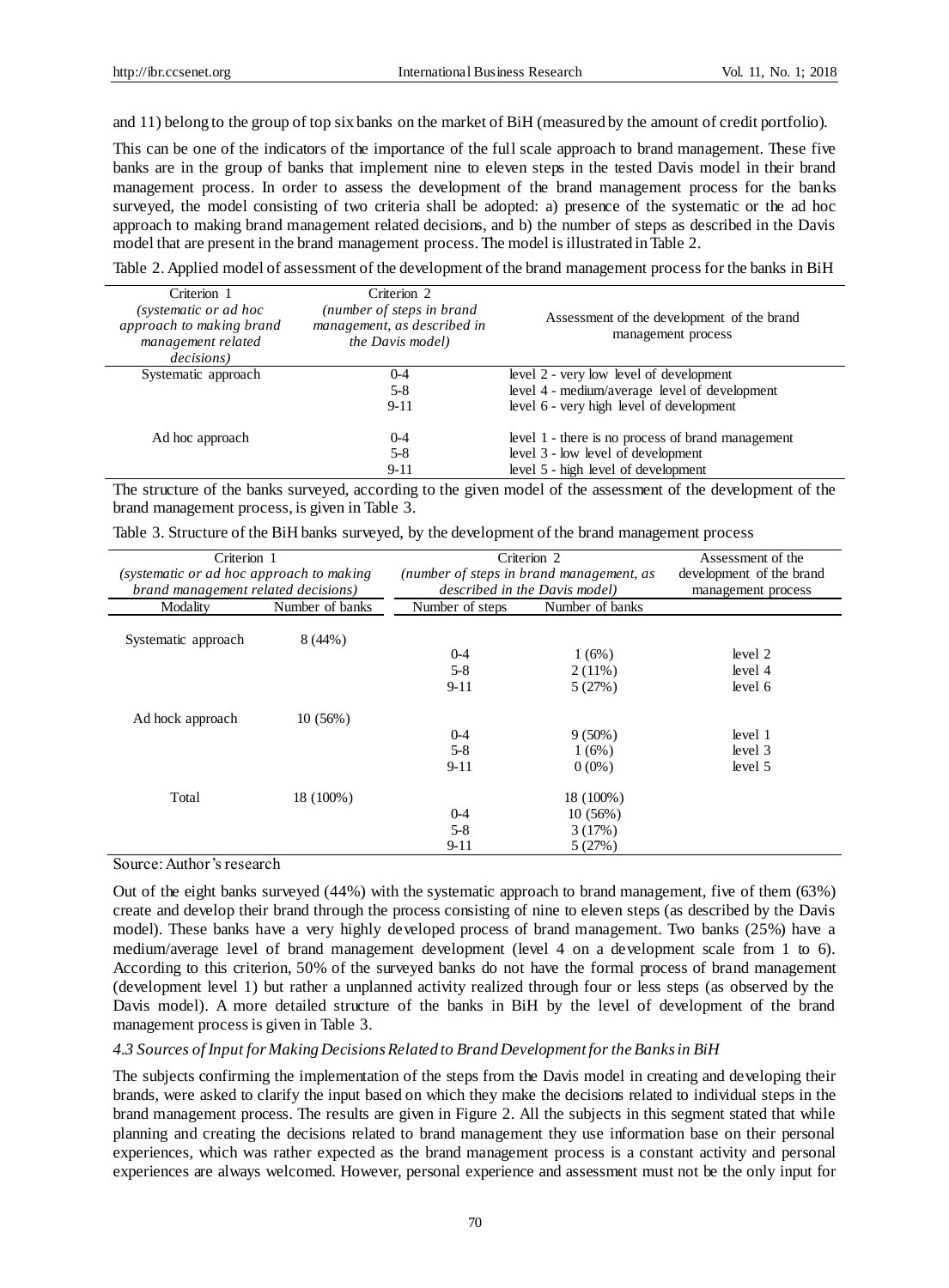making the decisions related to creating and developing brand. It is extremely important that such decisions, among other things, are based on the data collected through market research focusing on clients' perception, behavior, and satisfaction. Naturally, successful brand management requires the data gathered on the basis of monitoring the activities of the benchmark competitors.



Based on one's own experience and assessment

Based on monitoring the activities of the benchmark competitors

Legend:

- Q4a Step 1; Define the strategic and financial goals and objectives that your brand should help achieve
- Q4b Step 2; Determining your brand's image
- Q4c Step 3; Creating your brand's contract
- Q4d Step 4; Crafting a brand-based customer model
- Q4e Step 5; Positioning your brand for success
- Q4f Step 6; Extending your brand
- Q4g Step 7; Communicating your brand's position
- Q4h Step 8; Leveraging your brand to maximize channel influence
- Q4i Step 9; Pricing your brand at a premium
- Q4j Step 11; Establishing a brand-based culture
	- Note: Step 10 (Measuring your return on brand investment) has been left out in this presentation.

Figure 2. Input for making decisions in the brand management process for the banks in BiH (Author's research)

The information based on the research of clients' perception, behavior, and satisfaction is present in making decisions related to step 11 (establishing a brand-based culture) for all the banks that implement this step in their brand management process. Such information is also rather used while making decisions related to leveraging the brand to maximize channel influence (step 8) and while making decision on pricing the brand at a premium (step 9). This input was registered at 86% of the banks that implement step 8 in their brand management process and at 83% of the banks that implement step 9 in this process.

The input based on the research of clients' perception, behavior, and satisfaction is least registered while making decisions related to communicating the brand's position (step 7) and those related to determining the brand's image (step 2), which is rather surprising. Namely, this input is registered at 43% of the banks implementing step 7 and at 50% of the banks implementing step 2 in the brand management process. This is not a good indicator for marketing managers at the banks that do not use this input while deciding on brand management, as it is very important to create the solutions that would be accepted and properly perceived by the clients.

Using the input by means of monitoring the benchmark competitors is present for all the banks of the surveyed segment when they decide on pricing the brand at a premium (step 9), which is rather expected, taking into consideration the high level of competition on the banking market. It is interesting that while making decisions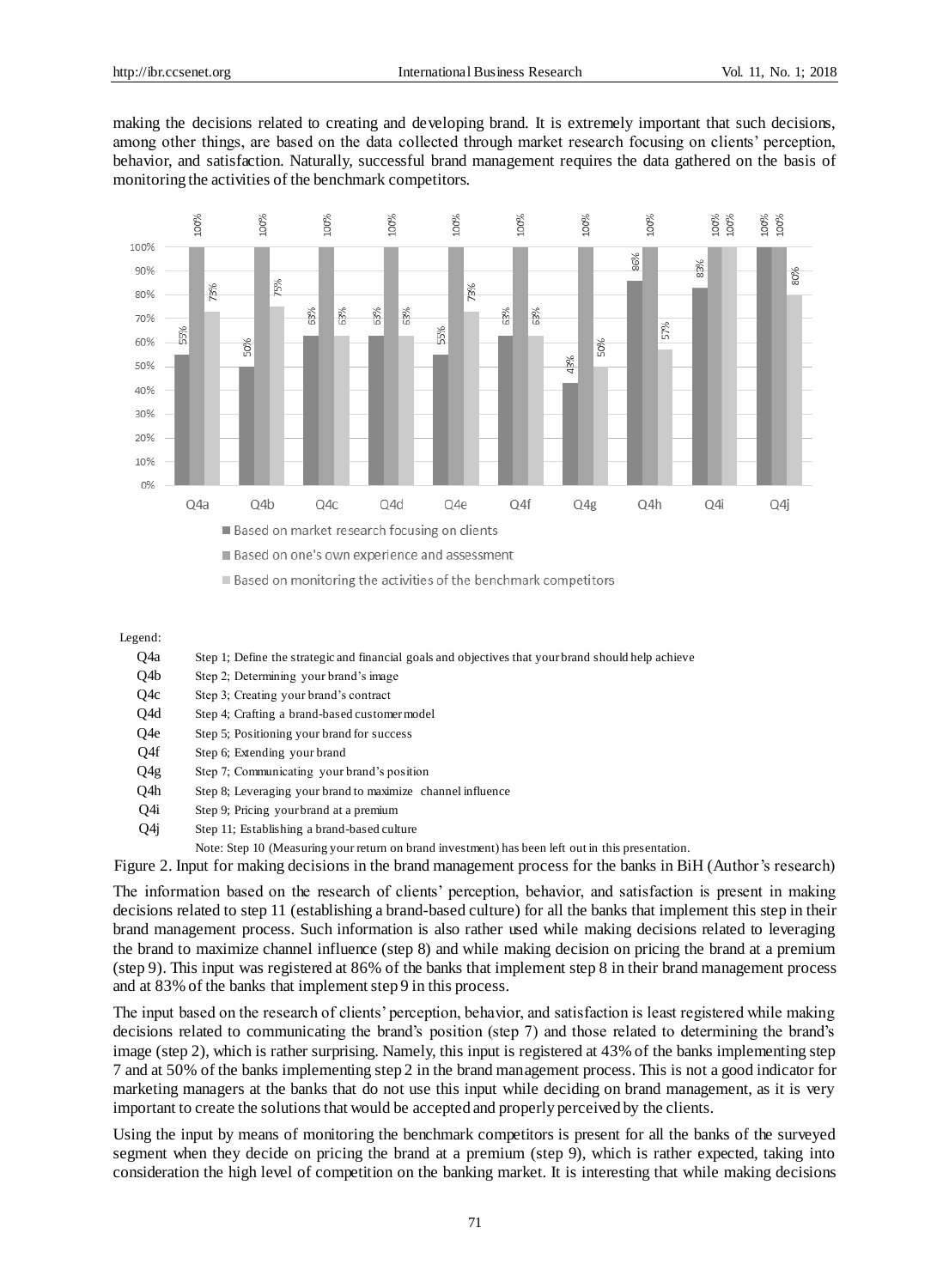during the brand management process, the input from monitoring competitors is relatively more used than the input gained from client research.

# *4.4 Approach to Brand Management for the Banks in BiH*

For the brand of a bank to have a successful market position, brand management needs to be connected to other aspects of market operations of the bank. Brand management is not an independent process and it is necessary for it to be integrated with other marketing processes at a bank. That is why it was considered important for this research to examine the attitudes of the banks surveyed towards certain statements that reflect the approaches to bank's brand management. The research results are given in Table 4.

| Table 4. Characteristics of approaches to brand management for the banks in BiH |  |  |
|---------------------------------------------------------------------------------|--|--|
|---------------------------------------------------------------------------------|--|--|

| Ordinal | <b>Statements</b>                                                          |          | Refers to the surveyed banks |           |  |  |
|---------|----------------------------------------------------------------------------|----------|------------------------------|-----------|--|--|
| number  |                                                                            |          | Yes                          |           |  |  |
|         | We first design the desired perception of our brand from clients'          | 11       |                              | 18        |  |  |
|         | perspective and then constantly make promotional activities to inform the  | $(61\%)$ | $(39\%)$                     | $(100\%)$ |  |  |
|         | clients.                                                                   |          |                              |           |  |  |
| 2       | Through our business policy we constantly, over a longer period of time,   | 12       | 6                            | 18        |  |  |
|         | develop the characteristics of our brand.                                  | (67%)    | (33%)                        | $(100\%)$ |  |  |
|         | Our bank first designs the characteristics of the brand and creates the    | 11       |                              | 18        |  |  |
| 3       | activities needed for brand development that are then built into our       | $(61\%)$ | (39%)                        | $(100\%)$ |  |  |
|         | business plan.                                                             |          |                              |           |  |  |
| 4       | Brand related activities are the part of all our activities related to the | 11       |                              | 18        |  |  |
|         | development of bank's business strategy.                                   | (61%)    | (39%`                        | $(100\%)$ |  |  |

Source: Author's research

A small share of the banks (one third of the surveyed banks) has the approach by which they try to develop the characteristics of their corporate brand through their business policy over a longer period of time. The remaining two thirds of the surveyed banks do not have such an approach. For 61% of the banks surveyed, the activities related to brand development do not belong to bank's business strategy. The approach to brand management for the banks that denied the statements given in Table 4 (the banks that answered "no") is characterized by the lack of a long term and strategic orientation in this very important segment of market operations. Unfortunately, a small number of banks in BiH (39% of them) have a strategic approach to brand creation and development. The approach to brand management for these banks is characterized by the long term planning of activities related to brand development and integration of all these activities into the total business plans of a bank. This enables the bank to build successful market position in the long term, because seven banks that confirmed the statements given in Table 4 (the banks that answered "yes") are the top seven banks measured by the level of credit portfolio on the market of BiH.

#### **5. Conclusion**

*Summary of the findings*: Brand management is strategically important for company's market success and the importance of brand is particularly evident in the banking sector. The relationship between a bank and a client requires a high level of trust and corporate brand in particular is the instrument of the market performance to which marketing managers connect the values they want to be the focal point of their relationship with the clients. It is very important for the communicated values to reflect the real relationship that would be developed with the clients. Communication with the clients serves as the channel for presenting the values under which a bank wants to be recognized on the market and that is when expectations are created for clients. The process of service delivery needs to fulfill (realize) the created expectations as otherwise it would cause disappointment for clients, which is something that should not happen by any chance. That is why the paper points to the importance of banks to connect their brand management to other segments of bank's business strategy, which would enable the integration of all the important elements determining the long term relations with clients.

The research results confirm Hypothesis 1 that there is no high level of development of brand management process for most banks in BiH. The research included 90% of the banks operating on the market of BiH. For 50% of the banks surveyed there is no formal process of brand management (development level 1). For 23% of the banks surveyed, the level of development of the brand management process is low and medium (development level 2, 3, and 4). Therefore, 73% of the banks surveyed do not have the formal or have low to medium developed process of brand management. Consequently, the research results indicate that 27% of the banks surveyed that operate on the market of BiH have a high level of development of the brand management process. All this confirms Hypothesis 1.

The research results indicate that 44% of the banks surveyed have a systematic approach to making decisions